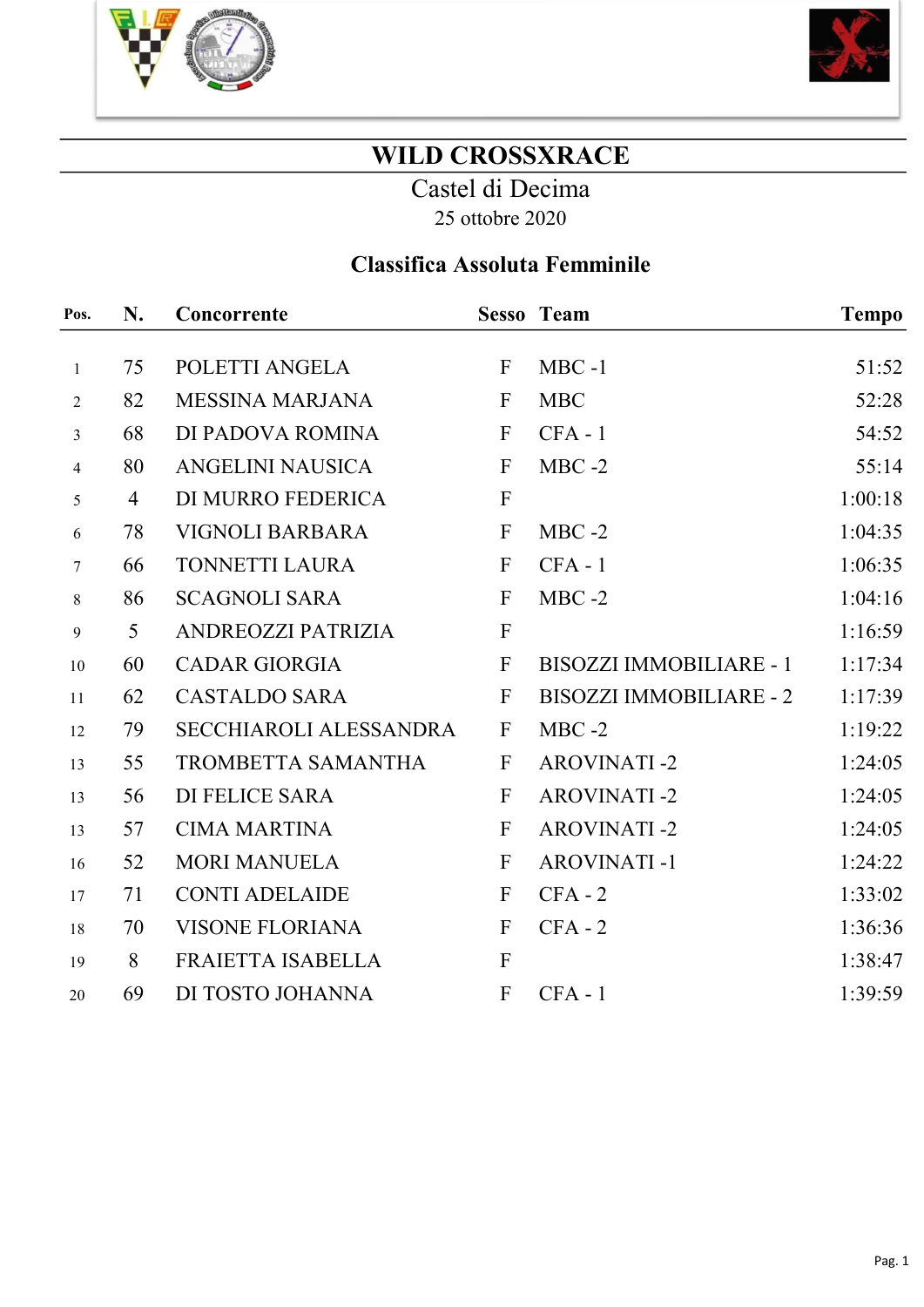



## WILD CROSSXRACE

Castel di Decima 25 ottobre 2020

# Classifica Assoluta Maschile

| Pos.             | N.  | Concorrente                  |   | <b>Sesso Team</b>              | <b>Tempo</b> |
|------------------|-----|------------------------------|---|--------------------------------|--------------|
| $\mathbf{1}$     | 22  | RONZONI CRISTIANO            | M | FF.AA.                         | 37:17        |
| $\overline{2}$   | 21  | <b>GATTO GIULIO</b>          | M | FF.AA.                         | 37:59        |
| $\mathfrak{Z}$   | 174 | <b>CHIAPPINI STEFANO</b>     | M | $MBC -1$                       | 38:59        |
| $\overline{4}$   | 74  | <b>CHIAPPINI STEFANO</b>     | M | $MBC -1$                       | 39:33        |
| 5                | 23  | <b>CONTENTA GIOVANNI</b>     | M | FF.AA.                         | 39:50        |
| 6                | 24  | ROBERTO CARLO BRUNO          | M | FF.AA.                         | 40:06        |
| $\tau$           | 76  | <b>QUATTROCCHI UMBERTO</b>   | M | $MBC -1$                       | 43:24        |
| $8\,$            | 77  | <b>BENELLI FABRIZIO</b>      | M | $MBC -1$                       | 43:40        |
| $\boldsymbol{9}$ | 20  | <b>CUCINELLI MATTEO</b>      | M | FF.AA.                         | 43:54        |
| 10               | 32  | <b>GUADAGNINI GIAMPIETRO</b> | M | 2SHUREN - 2                    | 44:26        |
| 11               | 13  | <b>LIGUORI SALVATORE</b>     | M | FF.AA.                         | 46:40        |
| 12               | 73  | <b>SGRICCIA ALBINO</b>       | M | $CFA - 2$                      | 47:53        |
| 13               | 85  | <b>LISA GIOVANNI</b>         | M |                                | 48:51        |
| 14               | 12  | <b>BELLUCCI CORRADO</b>      | M |                                | 49:35        |
| 15               | 83  | <b>TOGNINELLI DANIELE</b>    | M | <b>MBC</b>                     | 49:36        |
| 16               | 30  | <b>BARRIOS DAVID</b>         | M | 2SHUREN - 2                    | 53:50        |
| 17               | 25  | <b>UBALDINI DARIO</b>        | M | 2SHUREN - 1                    | 54:16        |
| 18               | 3   | <b>CICERONE GIULIO</b>       | M |                                | 54:52        |
| 19               | 58  | <b>BISOZZI DARIO</b>         | M | <b>BISOZZI IMMOBILIARE - 1</b> | 55:16        |
| 20               | 65  | MELCHIORRE GIANLUCA          | M | <b>BISOZZI IMMOBILIARE - 2</b> | 58:44        |
| 21               | 28  | <b>RAFFI MATTEO</b>          | M | 2SHUREN-1                      | 1:03:05      |
| 22               | 81  | <b>MIAY MICHELE</b>          | M | $MBC -2$                       | 1:03:11      |
| 23               | 27  | PERUGINI ELIA                | M | 2SHUREN-1                      | 1:03:53      |
| 24               | 6   | ANDREOZZI LUCA               | M |                                | 1:06:18      |
| 25               | 31  | PRESTI FABIO                 | M | 2SHUREN - 2                    | 1:10:07      |